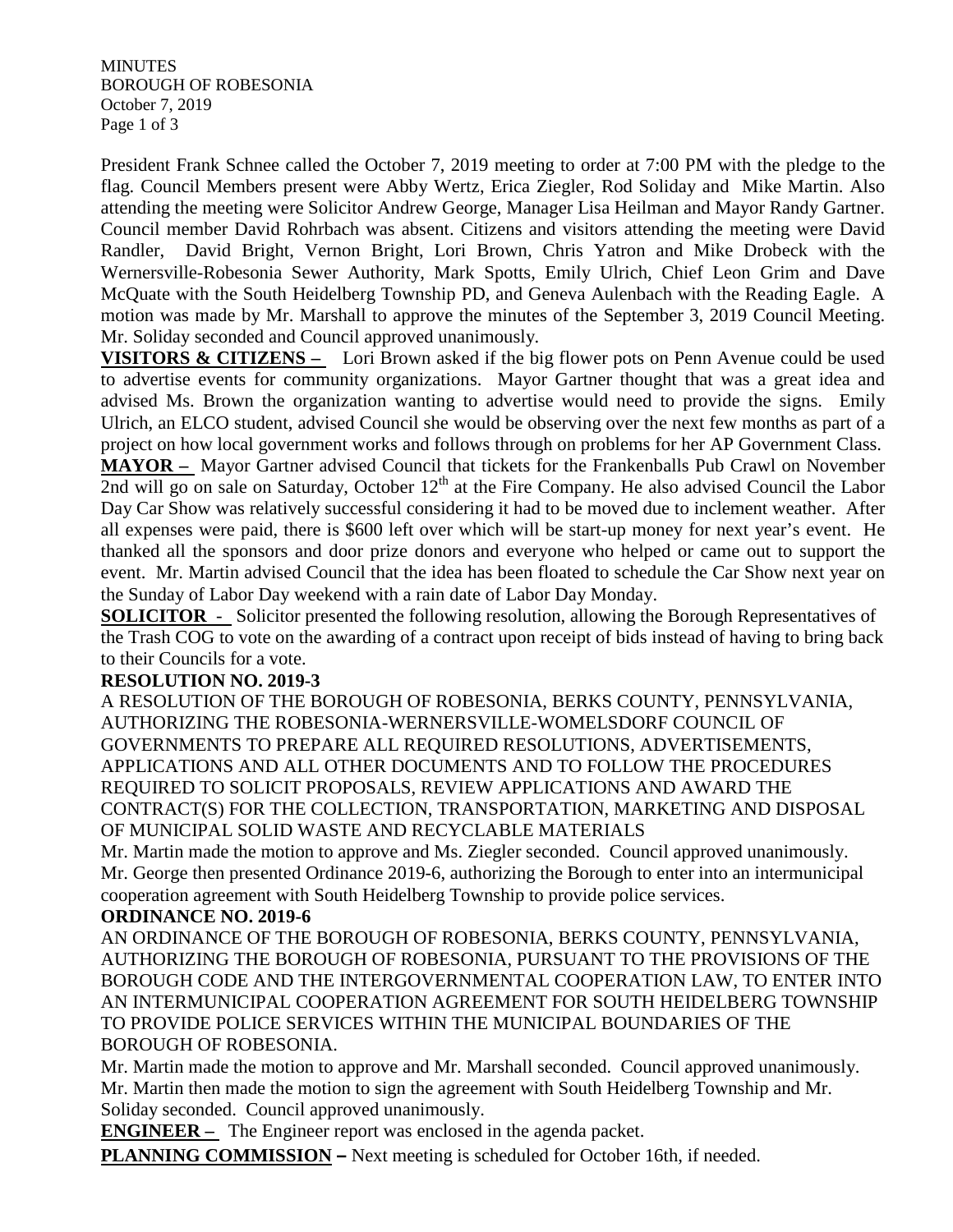**MINUTES** BOROUGH OF ROBESONIA October 7, 2019 Page 2 of 3 **MANAGER –** No report.

**PAYMENT OF INVOICES-** Motion by Mr. Marshall seconded by Mr. Soliday and unanimously carried, the bills were ordered paid as presented, including those paid prior to the meeting to avoid penalties.

#### **COMMITTEE REPORTS-**

**Finance/Administration** – Ms. Wertz advised Council that the 2020 budget should be completed and ready for advertising at the November meeting for adoption at the December meeting.

#### **Personnel:** No report.

Fire Protection/Safety – Mr. Martin reported that collection week has started and they have already collected \$8,000 dollars and thanked all for their support. He also advised Council that the Fire Company will be holding a Breast Cancer Fundraiser on Friday, October 11<sup>th</sup> to help support a local young mother in her breast cancer battle. Please consider supporting this worthwhile cause.

#### **Police Committee-** No report.

**Streets/Highways/Sewer** – September meeting minutes were included in the agenda packet. Mr. Marshall sought Council's approval to buy a new stainless steel V-plow for one of the F550s. The whole street crew feels that the V-plow does a much better job of cleaning up intersections. He got a quote of \$7,000, complete, for the purchase and installation of the new V-plow. Mr. Martin made the motion to approve the purchase and Mr. Soliday seconded. Council approved unanimously.

**Sewer Authorities:** Mr. Soliday advised Council that Robesonia Municipal Authority will be meeting on Wednesday, October 9<sup>th</sup>. Mr. Randler reported the Wernersville-Robesonia Sewer Authority has hired a new part-time manager....which he feels is unnecessary. Mr. Randler reported the Wernersville-Robesonia Sewer Authority has kept their money with First Priority Bank but gotten a much more competitive interest rate than what they'd had.

# **Parks & Recreation**- No report.

## **COUNCIL REPORTS**

**Schnee** – Mr. Schnee reported receiving another complaint about the resident at 143 Pennbrooke Avenue blowing leaves for hours at a time again this year. He sought the advice of Solicitor George on the best way to pursue and limit/cease this activity. Mr. George suggested another letter be sent to Mr. Yorty, both regular mail and certified, citing the Nuisance Ordinance. If Mr. Yorty remains noncompliant, he should be cited.

**Marshall –** Mr. Marshall advised Council that leaf pick-up will begin as soon as we receive the part to fix the F750.

**Martin-** No report.

**Ziegler-** Ms. Ziegler asked Council for their support in the General Election by writing her in for the two year term and advised them she would remind them again in November and thanked them for their support.

**Soliday-**. Mr. Soliday made the statement that Robesonia is a great volunteer community and thanked all who volunteer their time/resources to make it so. He suggested that both the Robesonia Community Association and Fire Company could use more volunteer help.

**Wertz-** No report.

**Rohrbach-** Absent.

**Mayor Gartner –** Mayor Gartner reminded everyone that the Jack Frost Parade will be held on November 3<sup>rd</sup> at 3PM.

**UNFINISHED BUSINESS** – The requested handicapped parking space for 18 South Elm Street was discussed. Mr. Schnee, Mr. Soliday and Mr. Marshall all took the time to study the request and the area for which it is being requested and all feel it would be nearly impossible to provide a space directly in front of 18 South Elm due to the density of housing and tight parking. The possibility of providing the handicapped parking spot on either East Ruth Avenue or further north on South Elm Street was